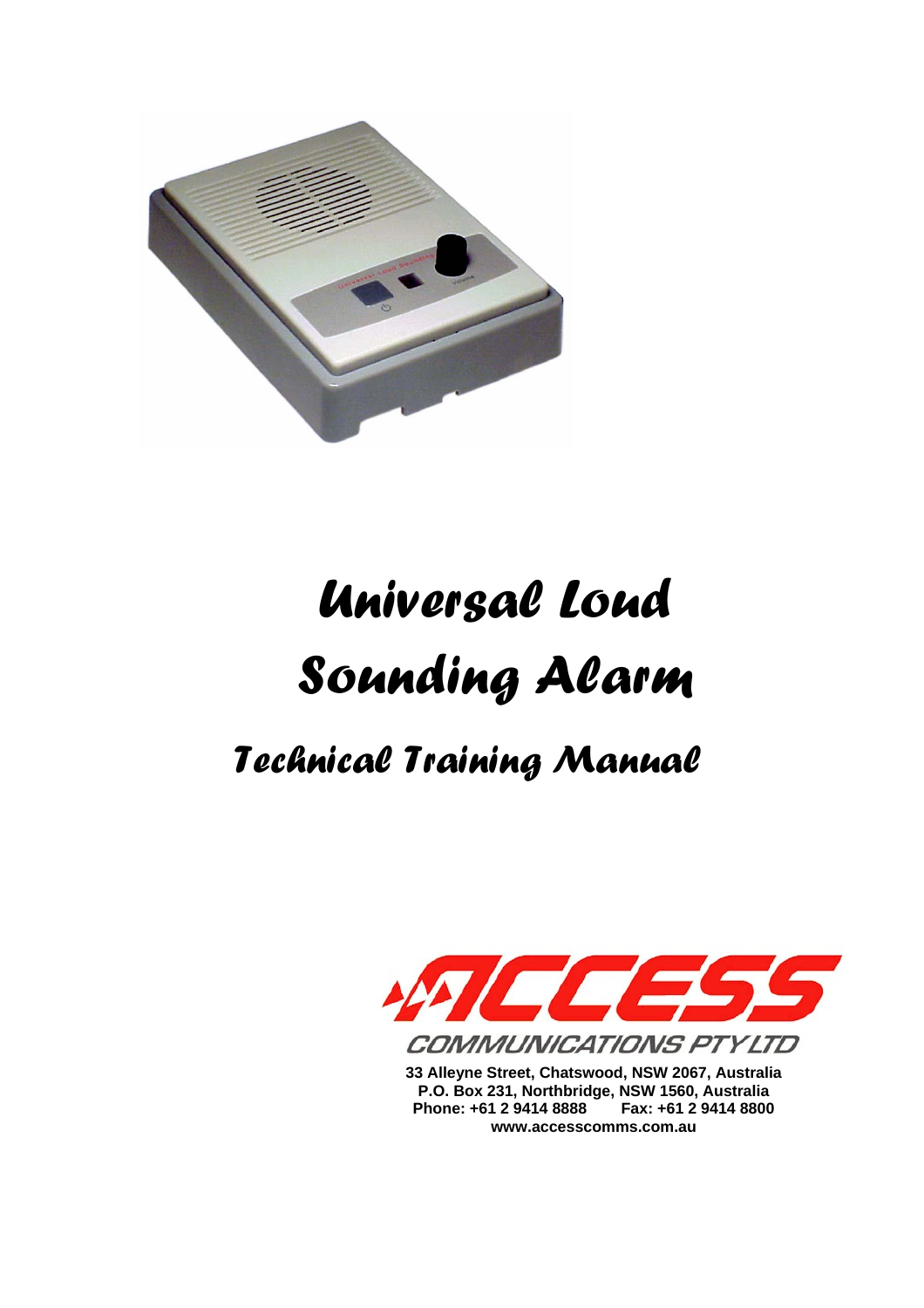# **CONTENTS**

| $\mathbf 2$<br>3                       |
|----------------------------------------|
|                                        |
|                                        |
| $\boldsymbol{\Lambda}$                 |
| - 5                                    |
| 6<br>$6\phantom{1}6$<br>$\overline{7}$ |
|                                        |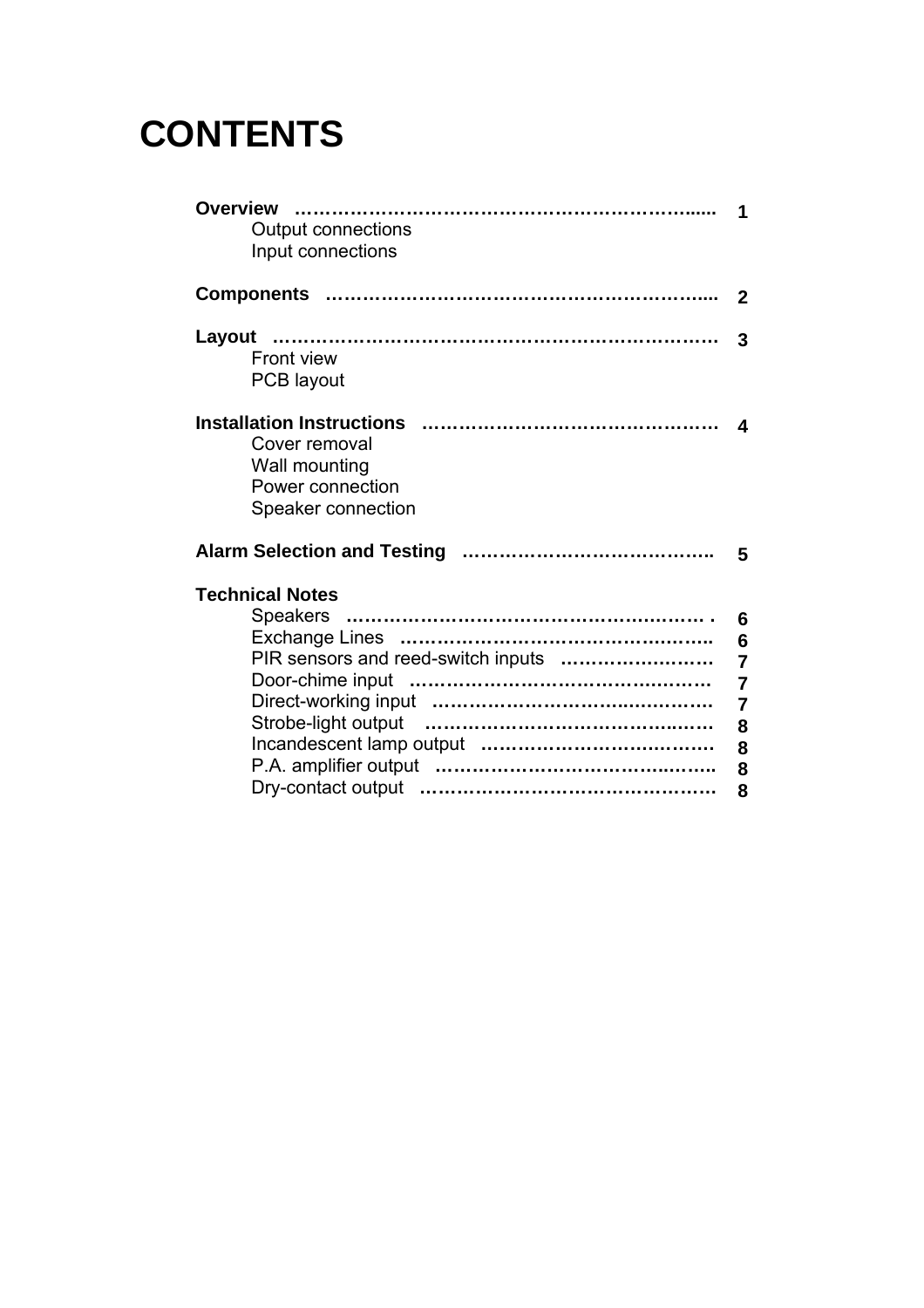## **OVERVIEW**



#### **Provides:**

- A loud alarm for incoming exchange calls
- Front door bell chimes
- Building entry alarm via reed switch or PIR sensor

A REN of 0.1 ensures compatibility with existing devices and minimal loading of the exchange line for incoming ring signals.

#### **Connect:**

- One or two (parallel) 8 ohm speakers. Any speaker combination may be connected providing that the total load is greater than 4 ohms
- Up to six 12-volt strobe lights
- One 8 ohm speaker and up to two 12-volt strobe lights
- To the unbalanced 10KΩ auxiliary input of a P.A. amplifier
- To any auxiliary device that can be driven by dry contacts.

#### **Accept inputs from:**

- Up to two exchange lines, each with it's own set of four different selectable alarmtones
- A front-door push button giving a distinctive "door-chime tone"
- Passive infra-red sensors in either normally-open or normally-closed configuration
- Reed-switches using either normally-open or normally-closed configuration
- PABX system dry relay contacts.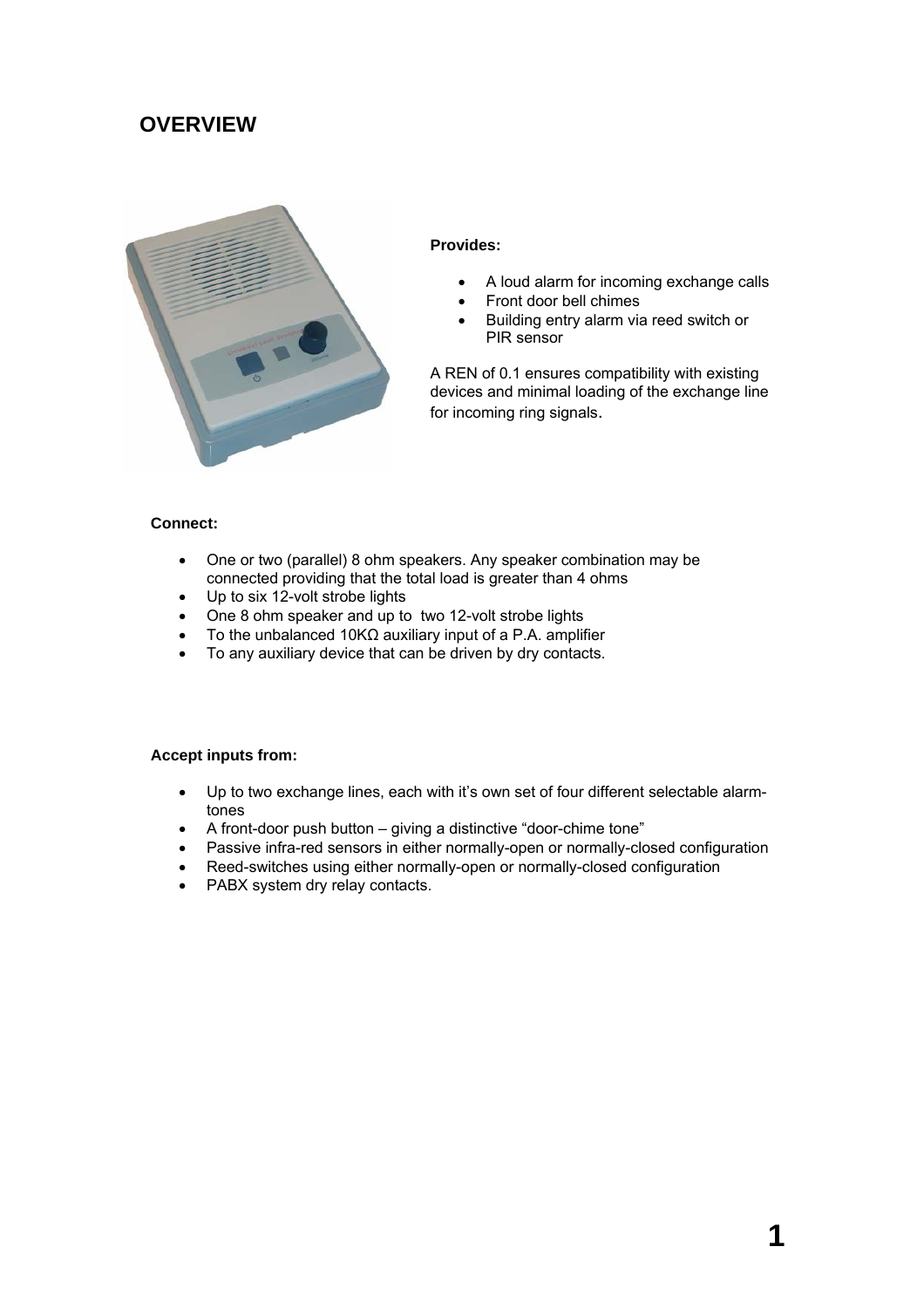# **COMPONENTS**

Universal Loud Sounding Alarm





Horn Speaker (optional)



Strobe Light (optional)

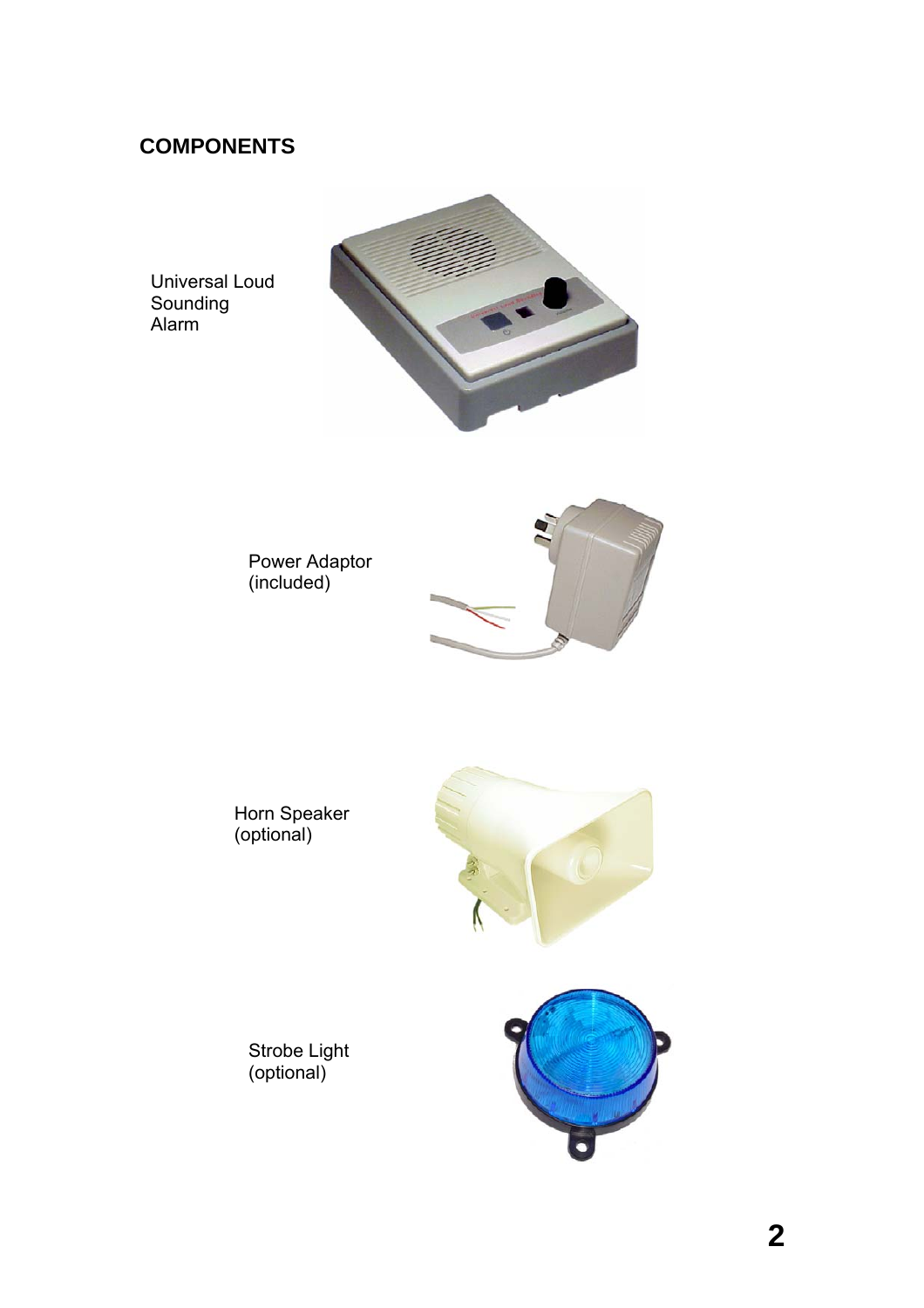## **LAYOUT**

#### **Front View**



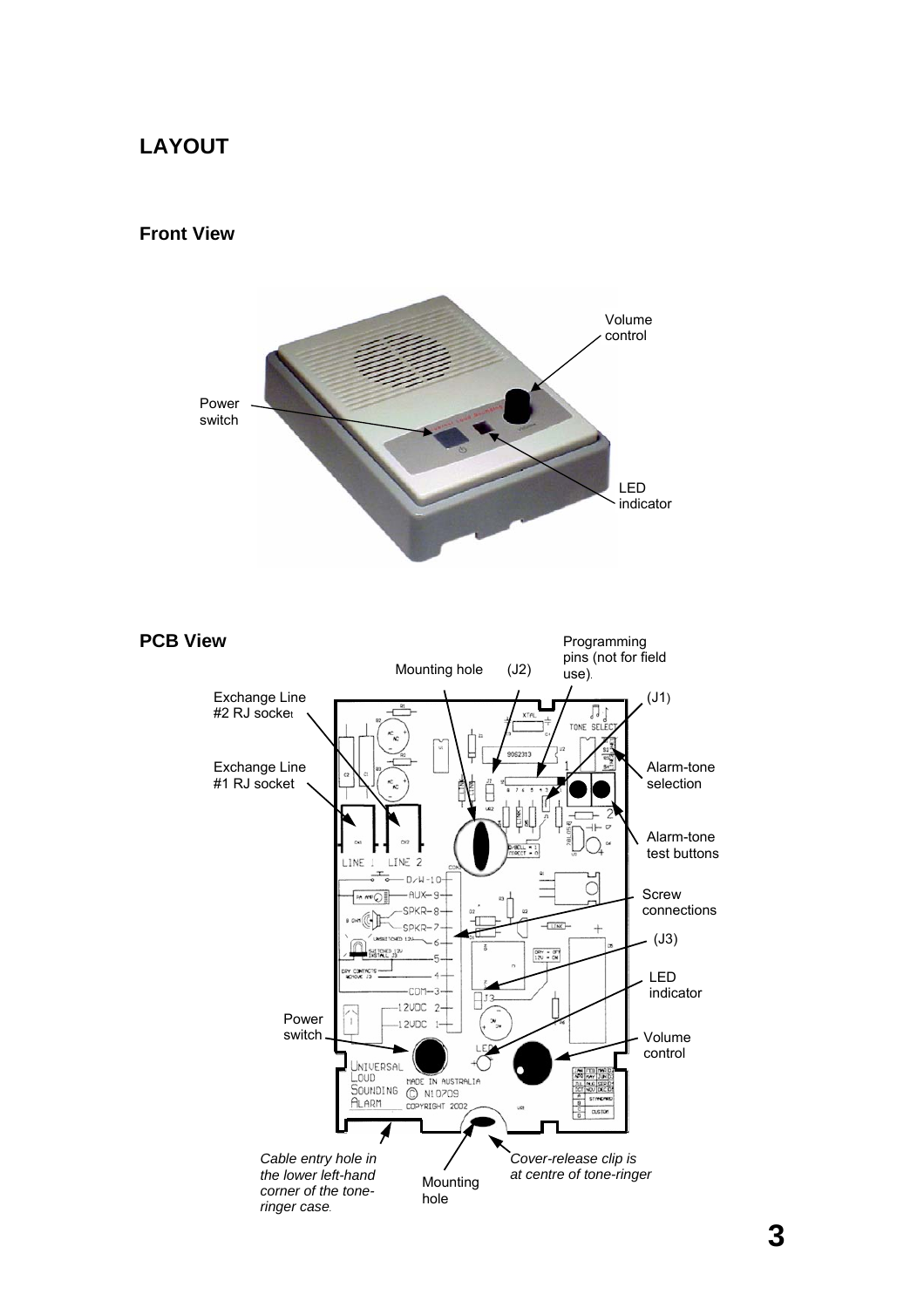### **INSTALLATION INSTRUCTIONS**

#### **COVER REMOVAL**

Insert a small flat-bladed screwdriver into the latch-release slot as shown opposite and lift the front cover off.



#### **WALL MOUNTING**

Using the two mounting holes in the base, screw the tone-ringer to a vertical surface using suitable hardware. The two mounting hole centres are 84mm vertically apart.

#### **POWER CONNECTION**

The 12V DC 1 Amp power pack (T1210P21) wires are connected to screw terminals 1 & 2. The power input is not polarity sensitive.

#### **SPEAKER CONNECTION**

An 8 ohm speaker (Access Cat # K3505) is connected to screw terminals 7 & 8. Maximum cable run is 15 metres. Up to two 8 ohm speakers may be connected in parallel (giving a 4 ohm load on the tone ringer).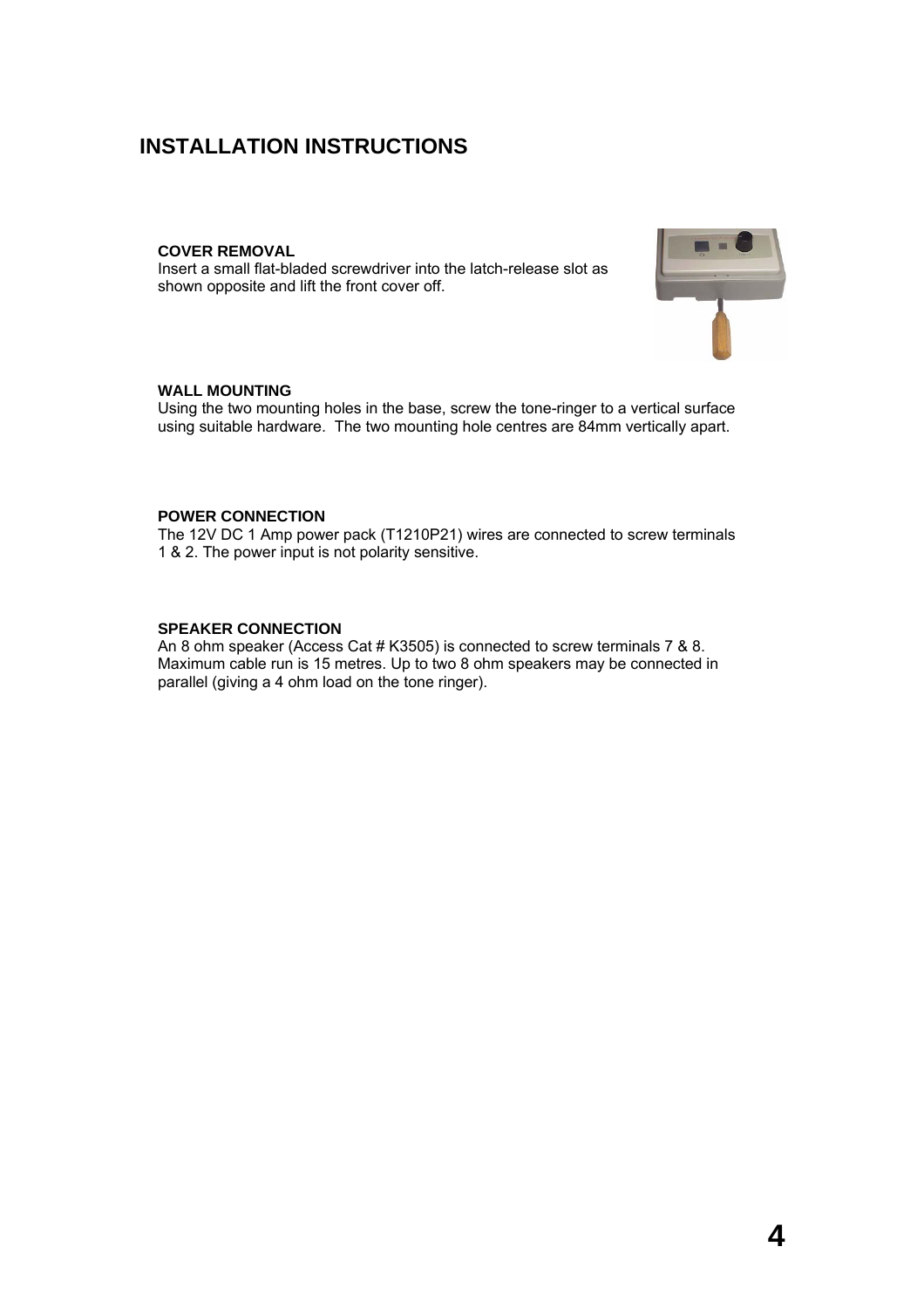#### **ALARM-TONE SELECTION AND TESTING**

Each exchange line is allocated 4 unique alarm-tones. These are selected by dip-switches at the top right of the ringer.

The top two switches are for exchange line 1 and the bottom two switches are for exchange line 2.

There are two push buttons immediately below the dip switches that are used to test the tones. The left hand "test" button is for exchange line 1 and the right hand "test" button is for exchange line 2.





Line 1 Tone selection switches and test button

Line 2 Tone selection switches and test button

To test the alarm-tones, connect the speaker and connect power to the tone ringer (the LED should light). Set a pair of dip-switches (either 1 & 2 or 3 & 4) to one of the four possible combinations for that pair.



Momentarily press the corresponding "test" button. Repeat this procedure until you get a suitable alarm-tone. If you are connecting only one exchange line and prefer the alarmtones for Line 2, simply use the Line 2 RJ socket instead of using the Line 1 socket.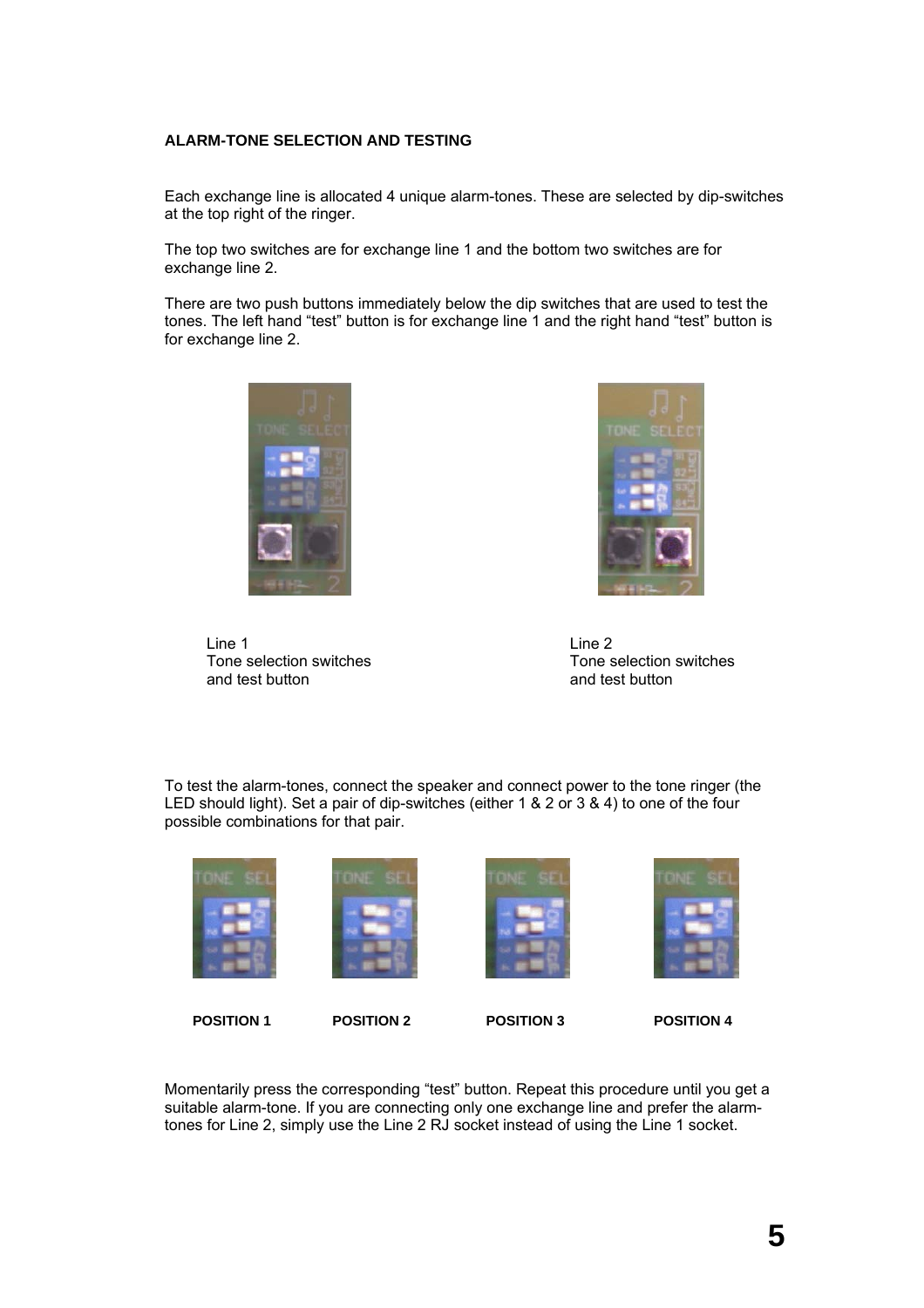# **TECHNICAL NOTES**

#### **SPEAKERS**

- A horn speaker (available separately) must be connected to the Universal Alarm to provide an audible output. There is no in-built speaker.
- Nominal horn speaker impedance is  $8^{\Omega}$  and up to two  $8^{\Omega}$  speakers can be connected in parallel.
- It is possible to connect up to four 16<sup> $\Omega$ </sup> speakers in parallel. Remember that the total load must not be less than 4 ohms.
- Maximum cable run is 15 metres.
- A single speaker connected to the Universal alarm recorded "loudness" measurements of 110db (test average) with a maximum of 117db (c-weighted results).

#### **EXCHANGE LINES**

- Connected via the two 6P6C sockets near the top left-hand side of the PCB. Only the two centre contacts (pins 3 & 4) are used.
- Link J2 must be open.
- Each line has four distinctive alarm-tones selected by dip-switches on the top righthand side of the PCB.

The top two switches are for "Line 1" and the bottom two switches are for "Line  $2$ ".

• There are two alarm-test buttons below the switches.

The left-hand button is for "Line 1" and the right-hand button is for "Line 2".



**Line 1 switches and test button** 



**Line 2 switches and test button**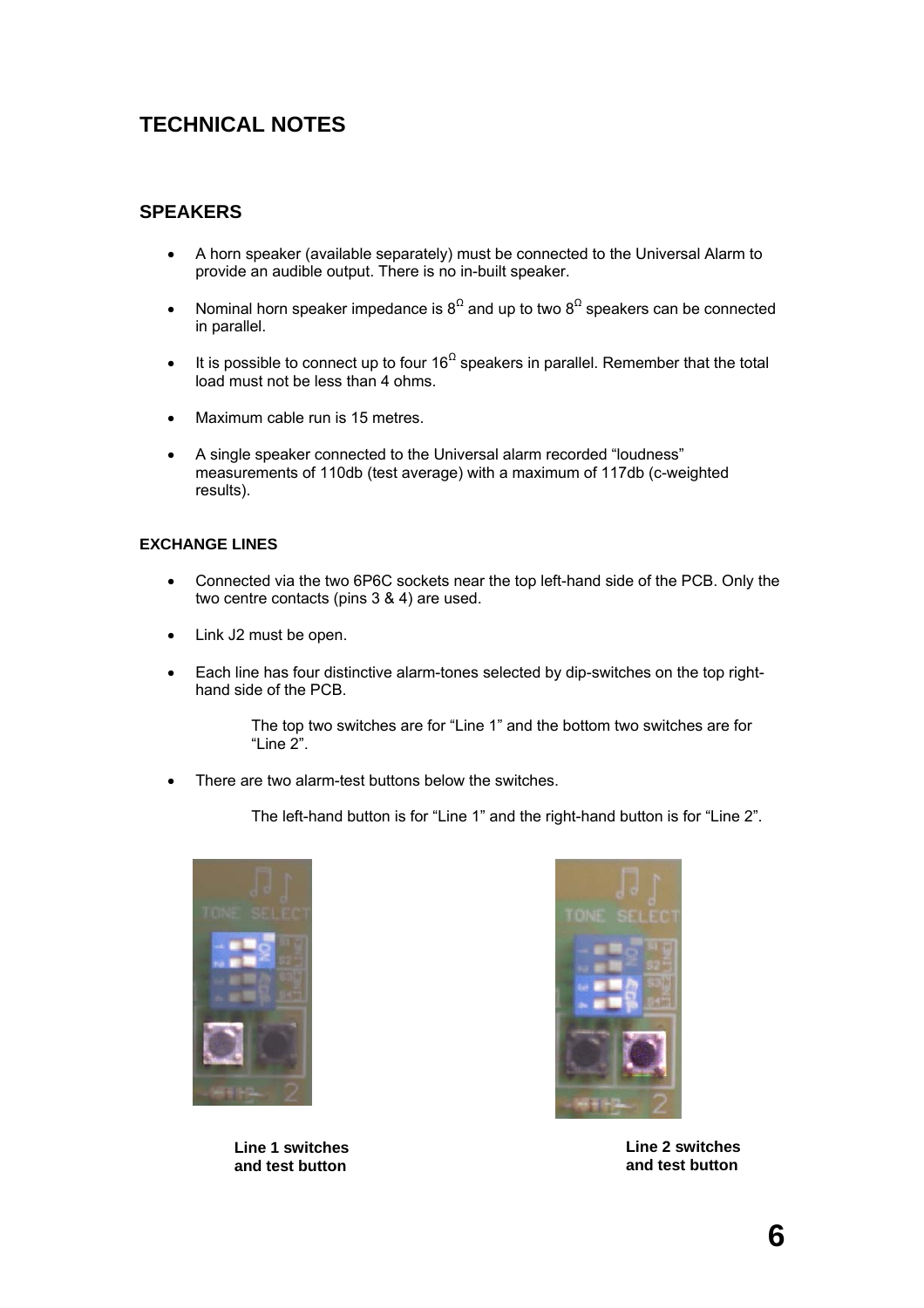#### **PIR SENSORS AND REED SWITCH INPUTS**

- The device is connected to screw terminals 3 & 10
- 12V power for the PIR sensor can be supplied from terminals 3 (-12V) and 6 (+12V).
- If the device offers a "normally-closed" condition, link J2 must be bridged.
- If the device offers a "normally-open" condition, link J2 must be open.
- If the device is configured for "normally-open" condition, the position of link J1 determines the type of alarm-signal tone:

If J1 is bridged, the door-alarm tone is provided.

If J1 is open, the "Line 1" alarm-tones are used.

• If the device is configured for "normally-closed" condition, the position of link J1 determines the length of time the alarm sounds:

If J1 is bridged, a momentary alarm tone is heard.

If J1 is open, the alarm-tone is heard as long as the device remains in its "operated" state.

#### **DOOR CHIME INPUT**

- Independent of "Line 1" and "Line 2" inputs.
- Has its own distinctive (non-changeable) tone.
- The door push-button must be "normally-open".
- Link J1 must be bridged.
- Terminal 3 (-12V) and 6 (+12V) can be used to power a light in the push-button.
- The alarm-signal tone lasts as long as the button is pressed.

#### **DIRECT-WORKING INPUT**

- Dry relay contacts or a push-button are connected to terminals 3 and 10.
- Link J1 must be open (to disconnect the door-bell tone)
- Alarm signal-tone is selected by the "Line 1" selection switches.
- The "line 1" exchange input can also be used as well but it will obviously have the same alarm-signal tone as the direct-working contacts.
- The "Line 2" input can be used to provide a different alarm-signal tone for exchange line calls.